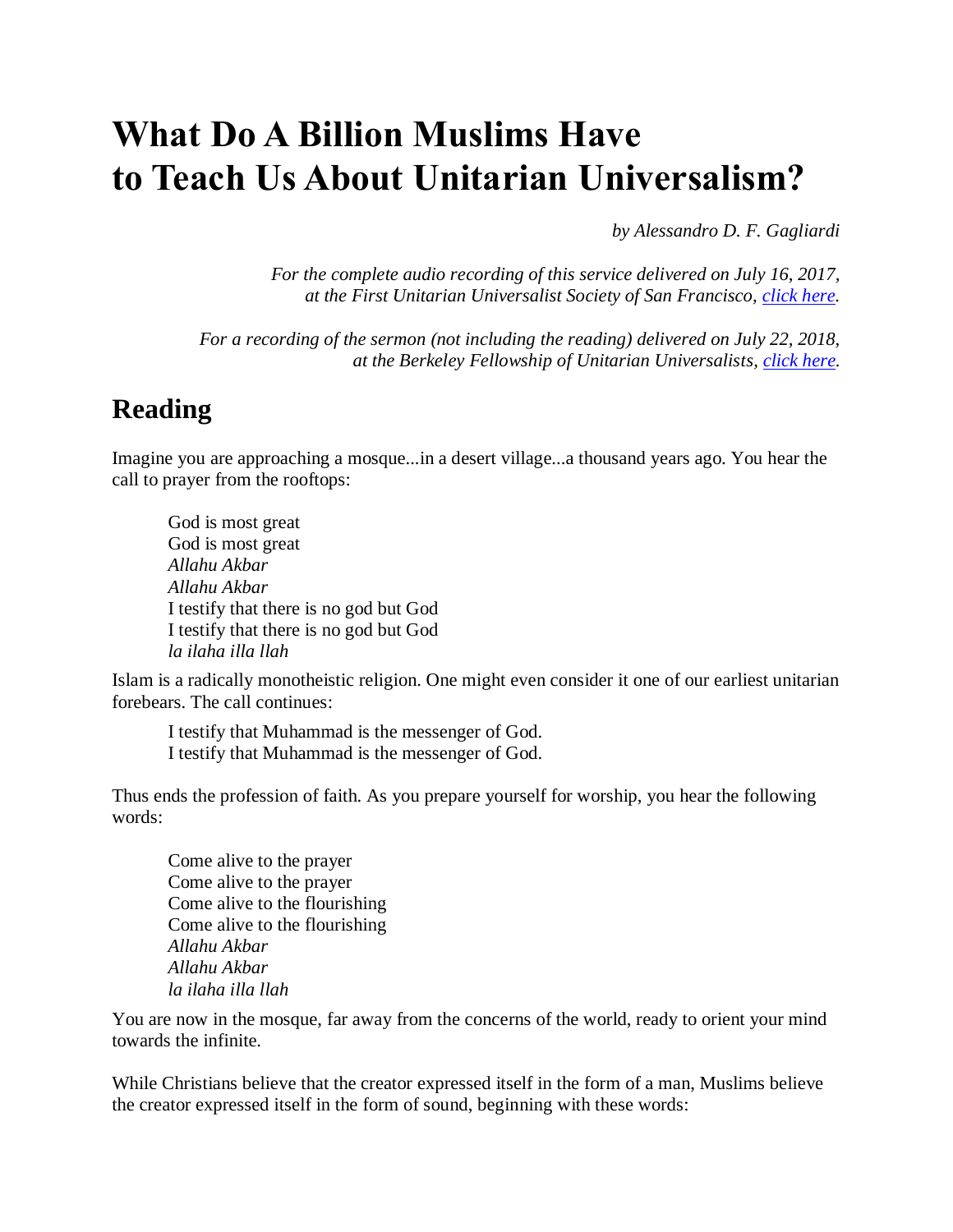*Bismillahir Rahmanir Rahim*  In the Name of God, the Compassionate, the Caring

Thus opens every chapter of the Qur'an. Perhaps today we will hear Surah *Ash-Shams*, "The Sun":

By the sun and her brightening By the moon when it follows her By the day when it displays her By the night when it veils her By the sky and what constructed her By the earth and what shaped her By the soul and what formed her

These are rider oaths. You can almost hear the sound of the horses galloping across the Arabian desert.

By the sun and her brightening By the moon when it follows her By the day when it displays her By the night when it veils her By the sky and what constructed her By the earth and what shaped her By the soul and what formed her

Or maybe we have awoken early to worship at the break of day, and appropriately enough, we get to hear a recitation of *Surah Al-Fajr*, the Dawn:

By the dawn By the nights ten By the odd and the even By the night as it eases away Is there not in that an oath for the thoughtful mind

Or perhaps it's evening, after a hard day of work, and we are here to give thanks. The stars are beginning to appear and we hear *Surah Al-Layl*, the Night:

By the night when it falls By the day when it breaks By what has made the male and the female You strive toward different ends.

We ask ourselves, what are these different ends? We hear in the next verses:

So, for one who served and was conscious of Divine presence, And confirmed the Truth, For such a one, We shall soon facilitate the path of ease, But for one who hoarded, And considered himself self sufficient, And denied the Truth,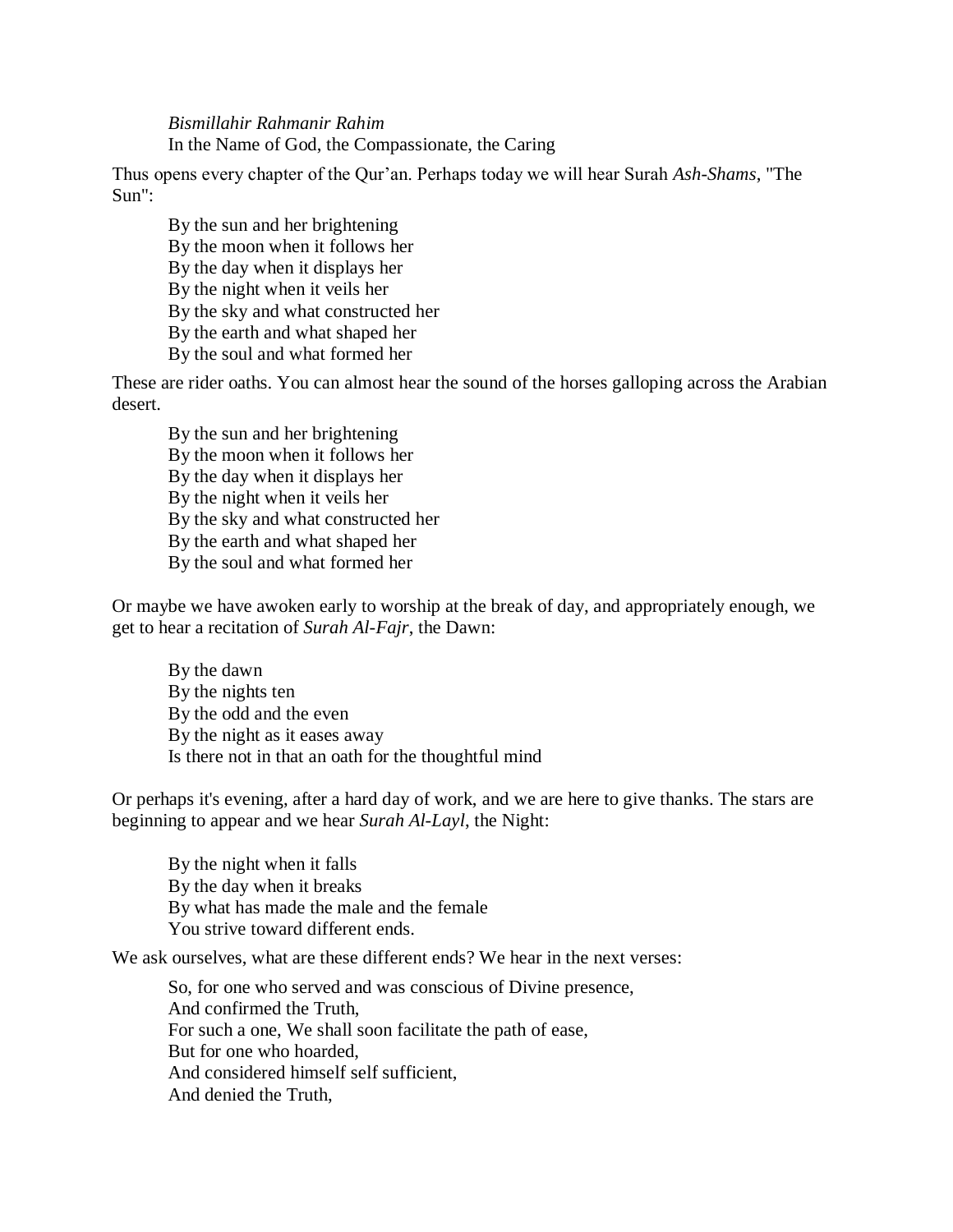For such a one, We shall soon facilitate the path of difficulty. Wealth will not save him from ruin

And this brings us to the present day.

## **Sermon**

I sometimes say that I was a seminarian in search of a denomination for ten years before I became a UU Ministerial Aspirant. After moving to the Bay Area, I attended services at Grace Cathedral, the San Francisco Zen Center, the Buddhist Church of San Francisco, Or Shalom, and the Vedanta Society of Northern California all before walking through the doors of the First Unitarian Universalist Society of San Francisco when Rosemary Bray McNatt—the new president of Starr King School for the Ministry—gave her sermon entitled "A New Anointing." To me, it felt like a call, and a year later I was enrolled in that school. I am saying all this to tell you a little bit about this person who presumes to preach about the Qur'an. I do not consider myself a Muslim. I am not an expert in Islam. I've taken a couple classes on the Qur'an at Starr King, which—as anyone who's an expert in anything knows—is just about enough to be dangerous.

So why do I want to speak with you about the Qur'an? Why should you listen to this selfprofessed amateur talk about something he admittedly knows only a little about. Well, I don't think one needs to be an expert to speak about religion. I see religion as a kind of folk art. You don't need a Master of Fine Arts to appreciate Beethoven, let alone the Beatles, and you don't need a Master of Divinity to appreciate religion. But you do need to know something. After all, what would the Beatles have sounded like to someone who only knew music from 19th Century Europe?

But why know anything about religion? And why Islam of all religions? Of the World's five most popular religions, it's probably the one I have the least experience with. But it's also arguably the most important one for us to learn about right now. Today there are about as many Muslims as there are Jews in the United States, but that number is growing quickly; particularly with mass migration due to war, climate change, and wars caused by climate change. So we can anticipate having more interactions with Muslims going forward. And of course, this is particularly the case for those of us in our denomination would would consider ourselves allies with those refugees which are being turned away from our borders.

But beyond cultural competency, there is the question of what we ourselves have to learn from this religion. In fact, as Unitarians, I think we have a special connection with Islam. Both Unitarianism and Islam are outgrowths of the Judeo-Christian tradition; both tend to revere Jesus, but do not worship him; both believe that the kingdom of God belongs to all people, not just a chosen few. Furthermore, the poetry of Muslim mystics like Hafez and Rumi have found their way into our hymnals and even onto some of our church walls (if you go up the hill to Kensington for example).

But Islam is not Unitarianism, at least not as we know it. Professor of Religion, Stephen Prothero posits that every religion is a response to a question or a problem. In the case of Islam, he observes that the problem is pride, and the solution is submission (which is what "Muslim"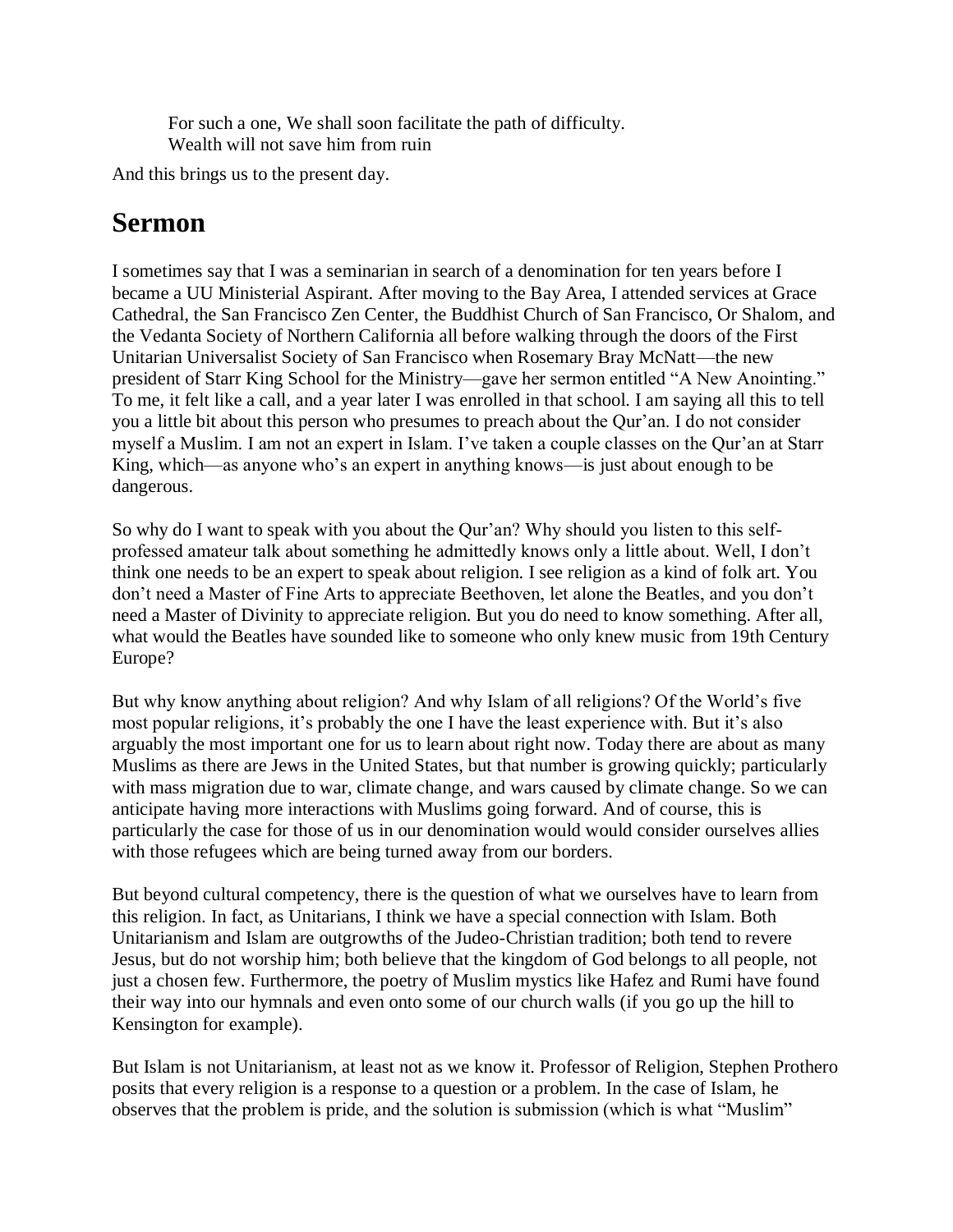technically means). Submission, that is, to that which is greater than all. This brings us back to our reading:

For one who served and was conscious of Divine presence, And confirmed the Truth, For such a one, We shall soon facilitate the path of ease, But for one who hoarded, And considered himself self-sufficient, And denied the Truth, For such a one, We shall soon facilitate the path of difficulty. Wealth will not save him from ruin

(The Night; 92:5-11)

Are you the "one who served and was conscious of Divine presence"? Or are you the "one who hoarded and considered [yourself] self-sufficient"? This is the distinction the Qur'an makes again and again and it aligns with the tradition that comes out of the Judeo-Christian heritage that we share.

This question is as alive today as it was 1, 2, 3,000 years ago. The Protestant theologian, Walter Brueggemann, when reflecting on the Hebrew prophets, wrote:

the problem of our time is not atheism but idolatry. The issue is not that we are nonbelievers but that our belief is assigned to unworthy and unworkable objects.

(Brueggemann, p.56)

When we hear the *muezzin* calling out "there is no god but God, *la ilaha illa llah*," it is not a metaphysical statement so much as an ethical one. The word "worship" derives from an Old English word meaning "to shape worth". But what we acknowledge or "shape" as worthy also shapes us. So what is it that holds worth for us today? What is it that shapes us? Is it the size of our bank account? The material things we've accumulated? Or is it something greater than that, greater than us?

Islam differs from Christianity in that it does not believe in original sin. Humans are not innately "sinful" in Islam, but we are forgetful. How easy is it for us to forget that which is worthy of worship? But the Qur'an instructs us: the whole world is full of reminders. The creator, (who is personified as "We" in the Qur'an) asks us the following:

Have you ever considered the seed which you cast upon the soil? Is it you who cause it to grow – or are We the cause of its growth?

Have you ever considered the water which you drink? Is it you who cause it to come down from the clouds – or are We the cause of its coming down?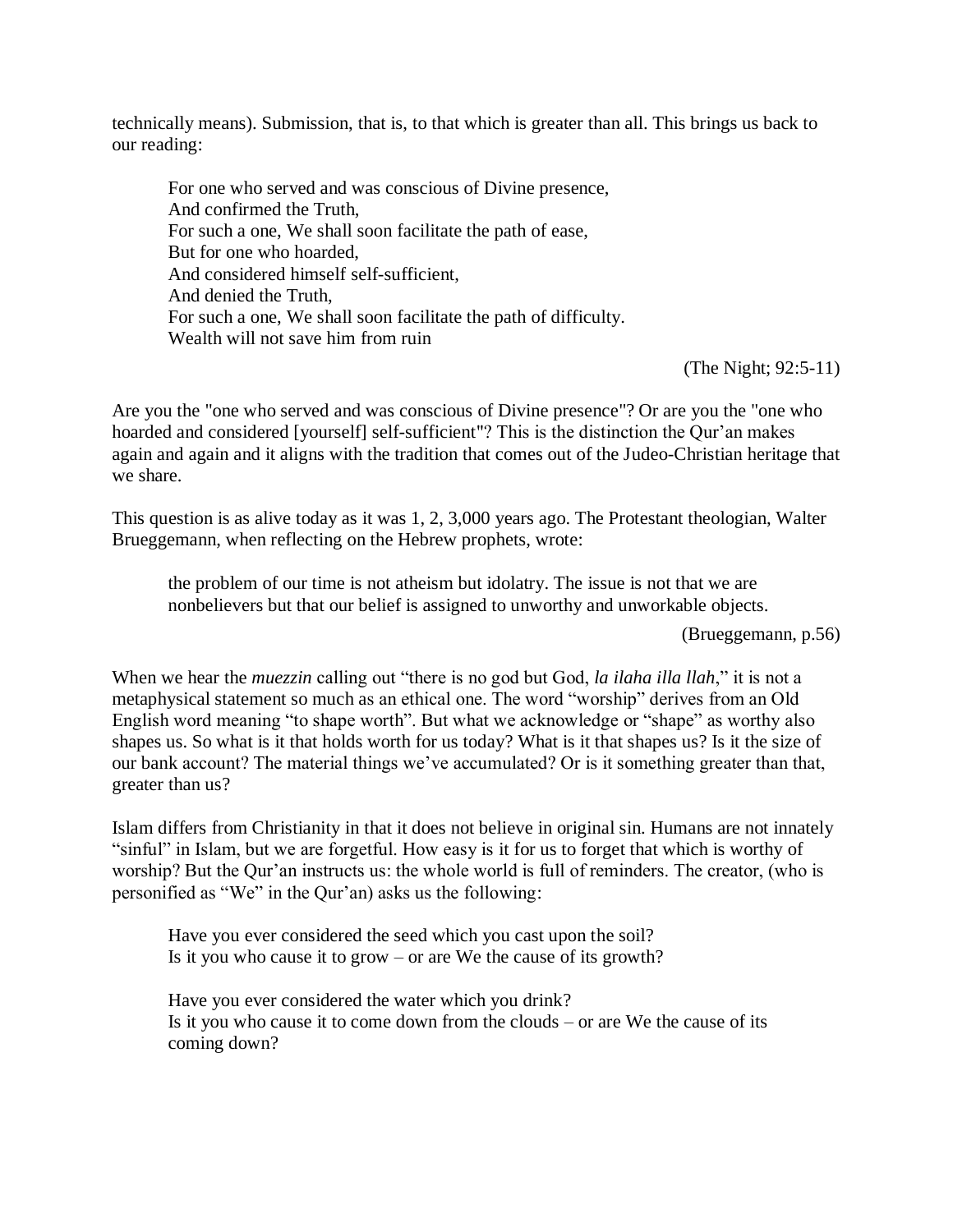Have you ever considered the fire which you kindle? Is it you who have brought into being the tree that serves as its fuel – or are We the cause of its coming into being?

It is We who have made it a means to remind [you of Us], and a comfort for all who are lost and hungry in the wilderness [of their lives]. Extol, then, the limitless glory of thy Sustainer's mighty name!

(The Event; 56:63-64, 68-69, 71-74)

We hear this echoed in the prayer of Hafiz we heard earlier as he addresses his beloved Sustainer:

Cloak yourself in a thousand ways; still shall I know you . . . I shall salute you . . . I shall surely see you in tumbling clouds, in brightly embroidered meadows. ... in ivy that climbs, in clusters of grapes, in morning flaming the mountains, in the clear arch of sky. You gladden the whole earth and make every heart great. You are the breathing of the world.

(Hafiz, Beloved Presence)

But as we move into cities and we lose consciousness of the natural world that sustains us, it becomes increasingly easy for us to believe ourselves "self-sufficient". How hard could it be, some wonder, to put a city on Mars? It turns out: incredibly difficult. How easy it is to forget that the "clusters of grapes" we buy at the grocery store are truly a miracle of nature, existing solely on this planet, due to a fortuitous combination of elements that has occurred nowhere else. There may indeed be life on other planets, but there are no grapes. There is no ivy. And whatever life does exist is similarly miraculous in its own way.

I find a certain resemblance between this line of thinking and that of Carl Sagan. On the matter of God, Sagan agreed with Einstein who said, "I believe in Spinoza's God, who reveals himself in the harmony of all being." Sagan liked to remind us that our elements were forged in the bellies of stars and that we are made of star stuff. In 1990, as the Voyager 1 space probe was leaving our Solar System, he convinced NASA to have Voyager turn its camera back at Earth and take a picture. Reflecting on what was in that photograph, he pointed out:

. . . you see a dot. That's here. That's home. That's us. . . . Our posturings, our imagined self-importance, the delusion that we have some privileged position in the universe, are challenged by this point of pale light. ... To my mind, there is perhaps no better demonstration of the folly of human conceits than this distant image of our tiny world. To me, it underscores our